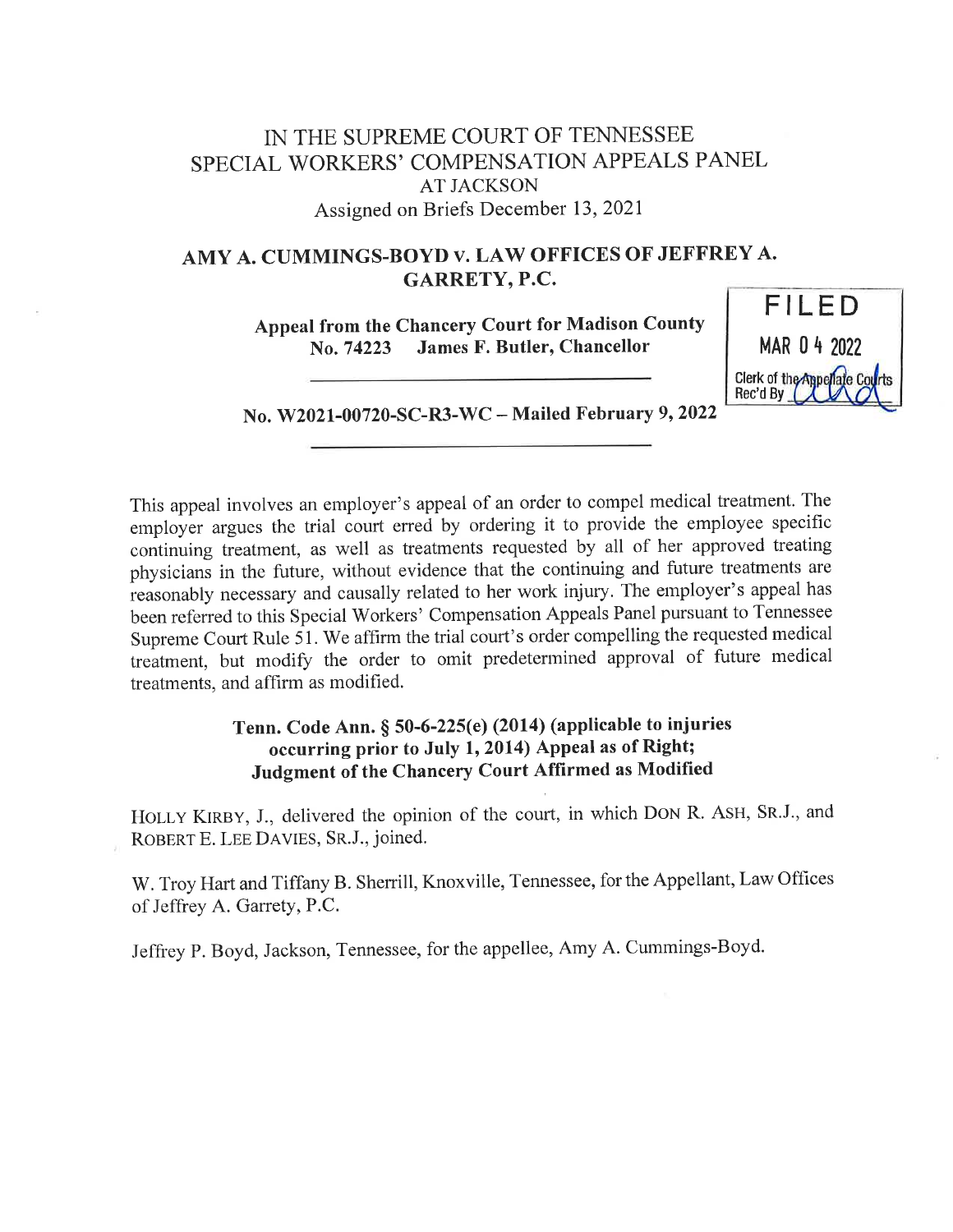### OPINION FACTUAL AND PROCEDURAL BACKGROUND

During the relevant period, Appellant Amy A. Cummings-Boyd ("Employee') was employed by Appellee Law Offices of Jeffrey A. Garrety, P.C. ("Employer"). On May 21, 2014, Employee sustained a compensable injury to her low back, hip, neck and bilateral upper arms and hands while working Ernployer. She filed a workers' compensation claim for the injury.

On April 5, 2016, the trial court entered an order approving the parties' settlement of the workers' compensation claim. Regarding future medical benefits, the order stated:

[Employer] is willing to provide[,] and [Employee] is willing to accept, the reasonable and necessary future rnedical treatment, services and supplies arising out of said injury by accident on May 21, 2014, and within the scope of Tenn. Code Ann. § 50-6-204, from authorized physicians, G. Bradford Wright, M.D. and Roy Schmidt, M.D. for pain management; provided, however, [Employee] shall first consult with [Employer] prior to seeking such treatment and shall comply with [Employer's] reasonable referral to authorized medical treatment. In the event Dr. Wright or Dr. Schmidt can no longer treat [Employee], [Employer] reserves the right to offer [Employee] <sup>a</sup> panel of physicians.

After her May 2014 work injury, Employee began receiving radiofrequency ablation ("RFA") treatments frorn Dr. Schmidt, to help manage the pain from her injuries. Employer's workers' compensation insurance carrier readily paid for those continuing treatments, as referenced in the settlement order. That changed, however, once AmTrust North America ("AmTrust") became Employer's workers' compensation insurance carrier. AmTrust began consistently denying payment for the RFA treatments.

In July 2019, after AmTrust denied payment for repeat RFA treatment ordered by Dr. Schmidt in May 2019, Employee filed a motion to compel medical treatment. On March 24, 2020, the trial court entered an order granting the motion. The trial court's order found the RFA treatments were "reasonable, necessary and causally connected to the work injury [Employee] sustained at [Employer]." The trial court ordered AmTrust "to approve Dr. Schmidt's proposed medical treatment without delay." In compliance with the order,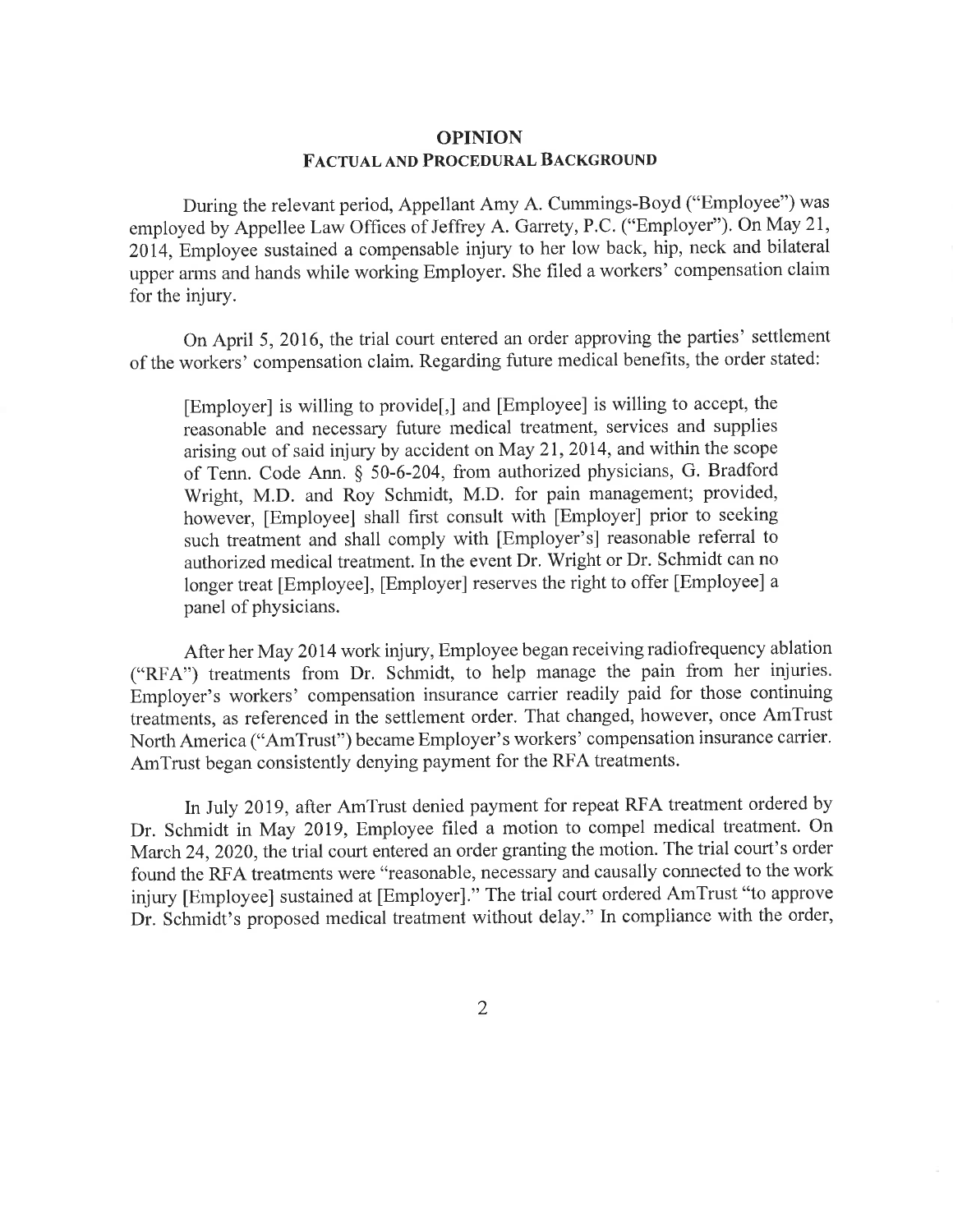Employer paid for a lumbar RFA treatment Employee received in May 2020.

In February 2021, Employee filed a second motion to compel medical treatment. It asserted that AmTrust denied a repeat cervical RFA treatment ordered by Dr. Schmidt in October 2020, and that AmTrust denied payment for all of the medications ordered for Employee as well.' Employee also filed a separate motion asking the trial court to hold AmTrust in contempt for willfully failing to comply with the March 24, 2020 order. In support of these motions, Employee relied on the records related to the previous rnotion to compel medical treatment.

The records on which Employee relied included Dr. Schmidt's December 3, <sup>2019</sup> deposition. In the deposition, Dr. Schmidt explained the purpose of RFA:

So the spine is composed of several structures. The facet joint is <sup>a</sup> joint that goes between each space, each vertebral body. And during injuries, falls, somebody kicks you in the back, the neck, those joints have a small capsule. Those capsules can be disrupted. And then they start to develop pain and/or arthritic changes.

The options to treat these damaged joints, it's either with steroids into the joint specifically, or what we call [RFA] after doing a diagnostic block that is called medial branch block. The purpose of the [RFA] is to control at least 50 percent of her pain without using steroids or narcotics.

In response to a general catch-all question about whether the continuing RFA treatments, including lumbar and cervical, were "reasonable and necessary and related to [Employee's] May 2014 injury," Dr. Schmidt said they were. Each RFA treatment should last at least six months, he said, and Employee had "always done better than the average." Because Employee had "done very well with these treatments," he did not recommend alternatives. Regarding her future RFA treatments, he stated:

<sup>&</sup>lt;sup>1</sup> Employee also filed a motion to compel medical treatment in September 2017, concerning denial of a cervical RFA treatment, but that motion was never heard. Therefore, the second motion to compel medical treatment heard by the trial court was in fact the third such motion filed by Ernployee. We consider only the rnotions adjudicated by the trial court.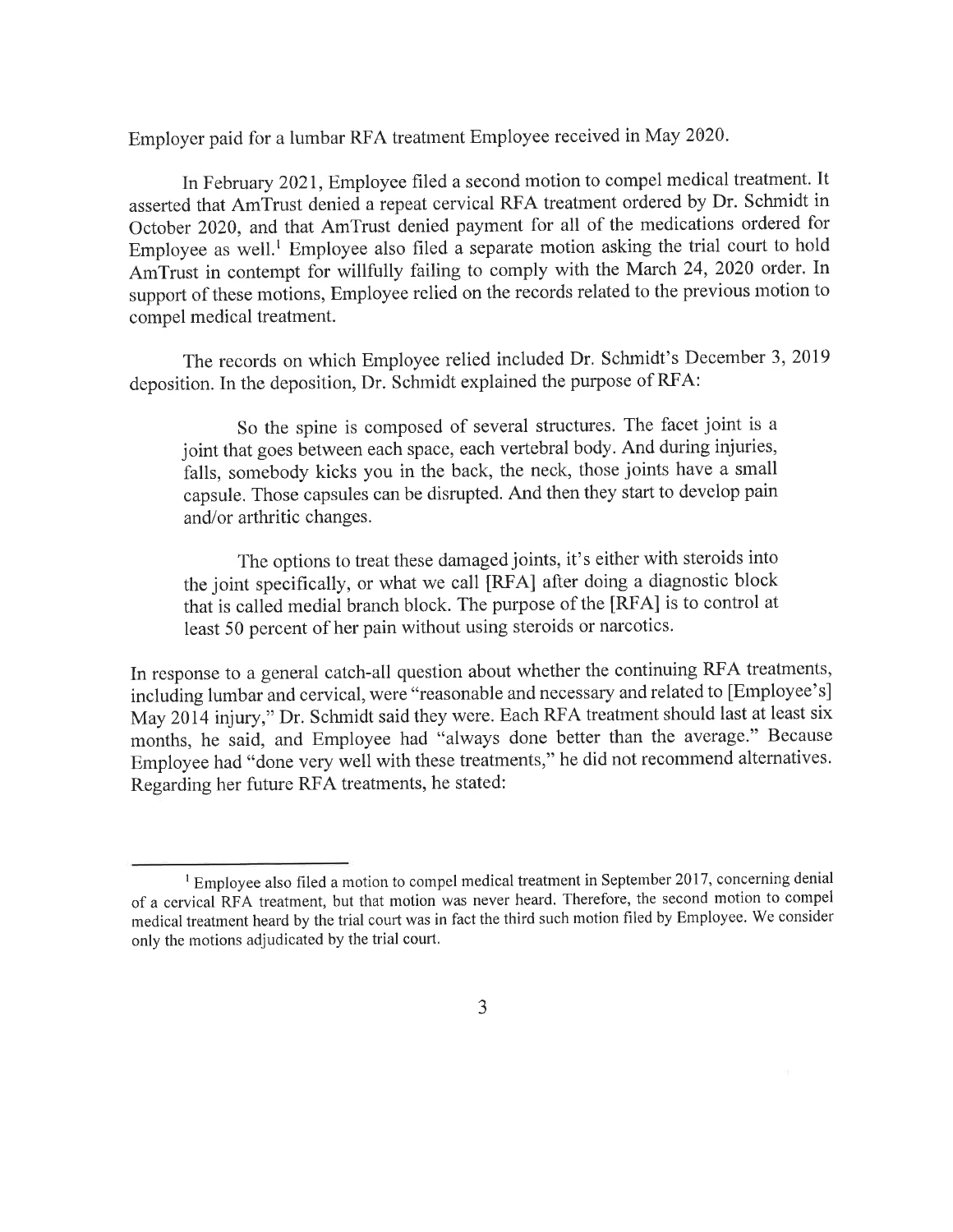Well, looking—looking at her past, she is going, I think, somewhere like nine months, sometimes 12 months between, and we're doing by sections. So we don't do the cervical spine or the neck area at the same time as we do the lower back. But each section is lasting somewhere between nine months and 12 months.

In response to the second motion to compel medical treatment, Employer disputed whether the treatment is reasonably necessary and causally related to Employee's May 2014 work injury. In response to the contempt motion, Employer asserted Dr. Schmidt's "new" treatment request for Employee was denied "legitimately and in good faith," pursuant to the utilization review process. In addition, Employer filed a motion in limine to exclude Dr. Schmidt's December 3, 2019 deposition as irrelevant because it concerned "*past* treatment on a *different* location."

The trial court conducted an evidentiary hearing on the motions on March 29, 2021. In the hearing, the trial court received exhibits and heard testimony from Employee regarding Employee's motions. The parties presented argument on Employer's motion in limine, but the trial court did not formally rule on it.

In the hearing, Employee testified that the continuing RFA treatments, both lumbar and cervical, have "worked since [Dr. Schmidt] ordered them in 2014, and they continue to work." At the time of the hearing, she said, the treatments were lasting from six to eight months, but before AmTrust "started denying everything on a regular basis," they had lasted about nine months. AmTrust had also denied payment for Mobic (an antiinflammatory) and Flexeril, two medications ordered to go with Employee's RFA treatments. When Employee was asked on cross-examination about the utilization review, she indicated no physician in that process had seen or treated her.

In the March 2021 hearing, Employer relied on utilization review decisions denying <sup>a</sup>left cervical RFA treatment and denying Cyclobenzaprine (a muscle relaxant marketed as Flexeril), both requested in June 2020. In the utilization review appeal with the Tennessee Bureau of Workers' Compensation, the Medical Director upheld those decisions. By letter dated July 24, 2020, the Medical Director stated he agreed with: (1) the denial regarding the left cervical RFA because "[t]he previous right side was not successful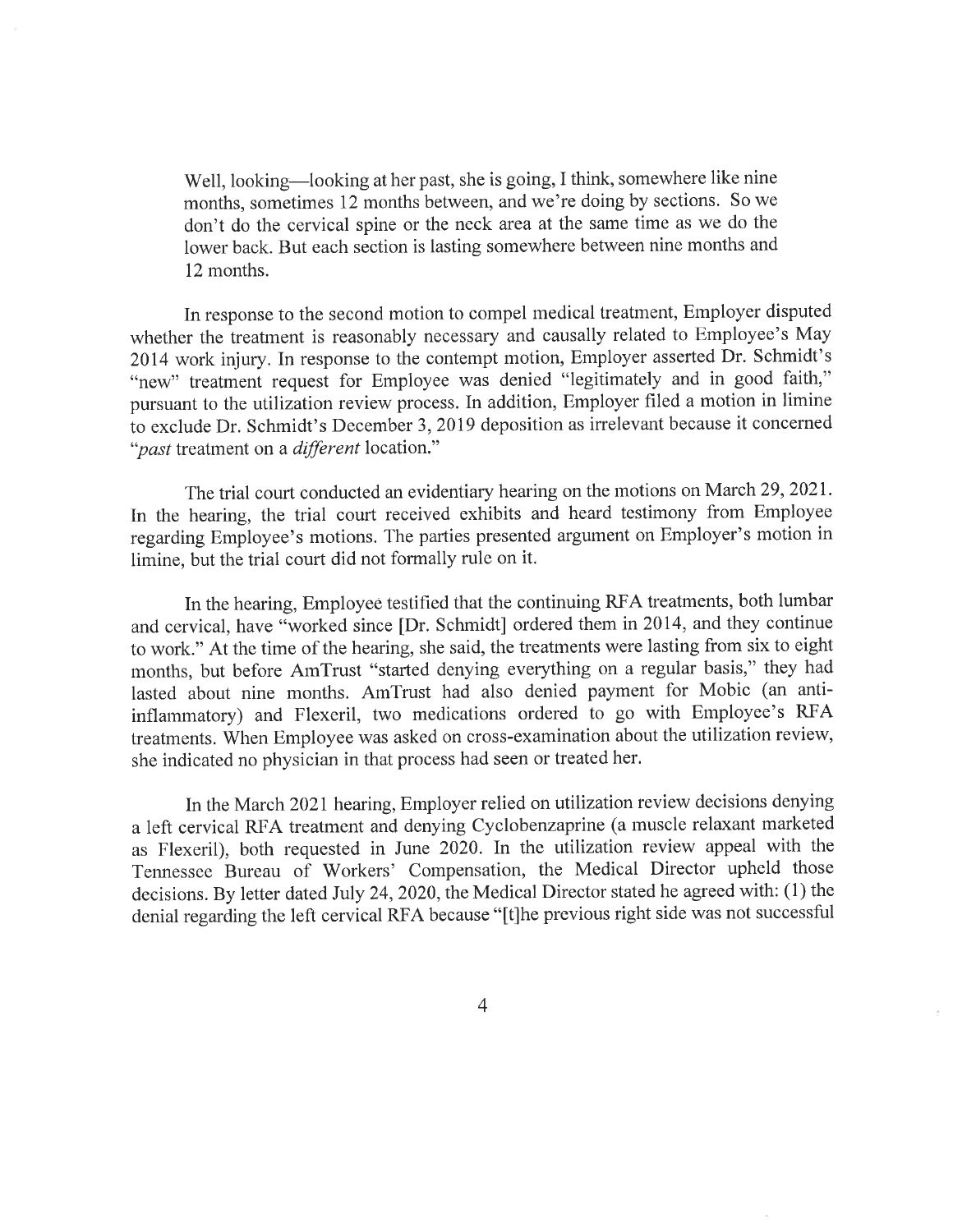according to the records"; and (2) the denial regarding Cyclobenzaprine because "[t]he long-term use of this medication is not supported by [the Tennessee Chronic Pain Guidelines and the Official Disability Guidelines]."

By order filed May 7, 2021, the trial court denied Employee's motion to hold AmTrust in contempt, "subject to additional filings should they fail to comply with further Orders of this Court." By order filed May 20, 2021, the trial court granted Employee's second motion to compel medical treatment and awarded Employee \$4,020 in attorney fees and \$218.78 in costs. The trial court's findings included the following:

[Employee] most recently received RFA treatment in May, 2020, to her low back/hips after the Court ordered [Employer's] carrier to pay for the treatment which had been ordered by Dr. Schmidt, but denied by [Employer's] carrier.

After the treatment was received by [Employee], she reported a 90% improvement in pain.

[Employee] saw Dr. Schmidt in October, 2020 when Dr. Schmidt ordered RFA treatment for her cervical spine, noting that [Employee] had done well with this treatment. He also ordered medications.

[Employee] is entitled to life time medical treatment for her injuries arising out of her work accident. Dr. Schmidt is one of her treating physicians. He sees her regularly as needed. He has stated that the treatments are reasonable and necessary and related to her work injury of May, 2014.

[Employee] testified, unrebutted, that the treatments ordered by Dr. Schmidt for RFA work for her for approximately six to eight months, both lumbar and cervical treatments. She also testified, unrebutted, that the medications provided by Dr. Schmidt have not changed.

The doctors and persons reviewing her medical records and making decisions for the Utilization Review Board and the Medical Director have not seen or spoken with [Employee]. Dr. Schmidt sees [Employee] personally and both he and [Employee] state that the RFA treatment works for [Employee].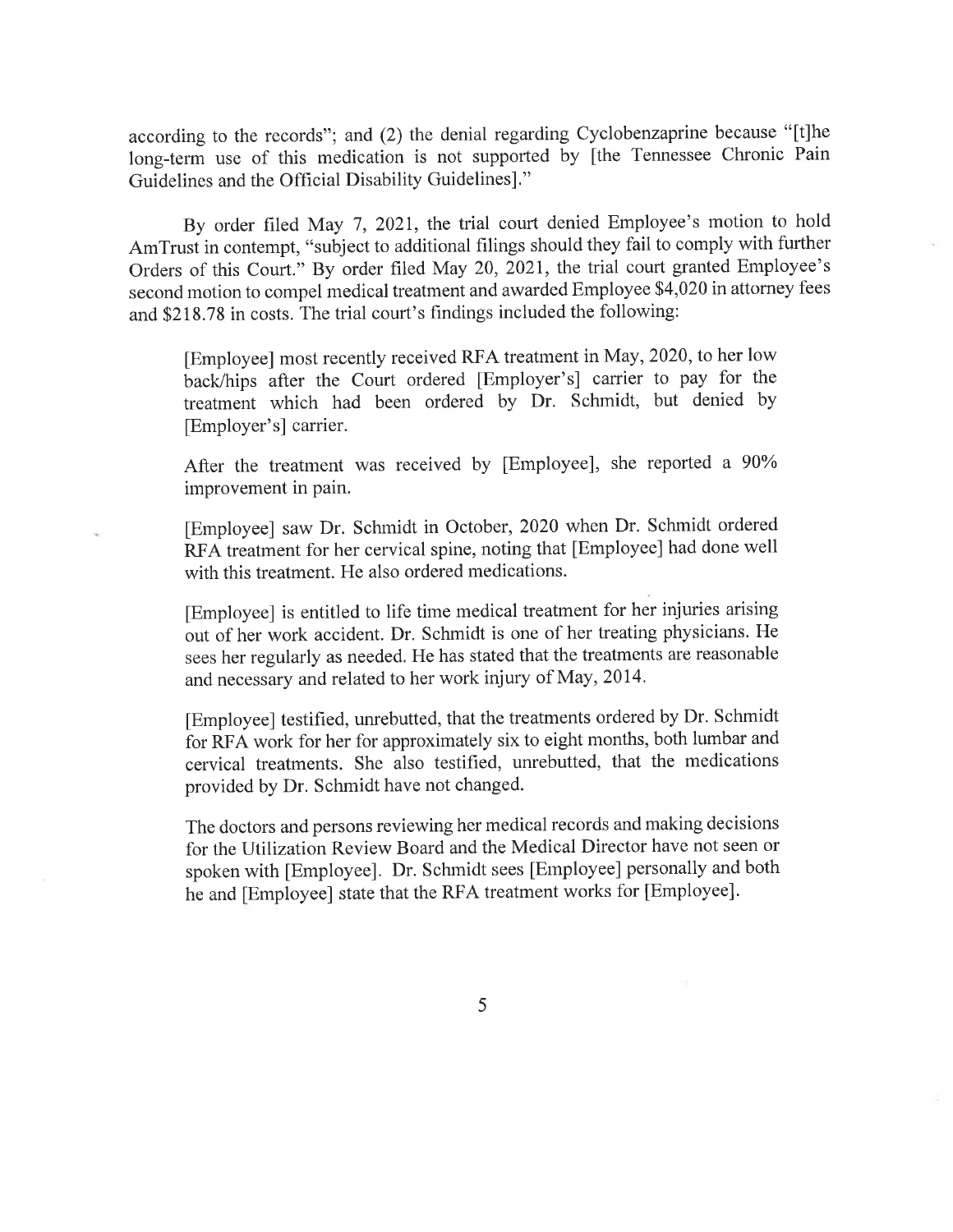The May 20, 2021 order directed AmTrust to "provide [Employee] continuing medical treatments going forward as requested by Dr. Schmidt and all of her approved treating physicians in the future." It further ordered AmTrust "to pay for the prescribed medications relating to [Employee's] injuries and prescribed by her approved treating physicians."

Ernployer now appeals.

### STANDARD OF REVIEW

In a worker's compensation appeal, we are required by law to review the trial court's factual findings "de novo upon the record of the trial court, accompanied by a presumption of the correctness of the finding, unless the preponderance of the evidence is otherwise." Tenn. Code Ann. § 50-6-225(e)(2) (2014) (applicable to injuries occurring prior to July 1, 2014). When the trial judge has the opportunity to hear in-court testimony and observe <sup>a</sup> witness's demeanor, we give considerable deference to the trial court's factual findings. Madden v. Holland Grp. of Tenn., Inc., 277 S.W.3d 896, 898 (Tenn. 2009). However, when the record contains expert medical testimony presented by deposition, as is the case here, we may draw our own conclusions with respect to the weight and credibility of the evidence. Foreman v. Automatic Sys., Inc., 272 S.W.3d 560, 571 (Tenn. 2008). We review the trial court's conclusions of law with no presumption of correctness. Seiber v. Reeves Logging, 284 S.W.3d 294, 298 (Tenn. 2009).

#### ANALYSIS

As a threshold matter, Ernployer questions whether Employee can rely on Dr. Schmidt's December 3, 2019 deposition because the trial court never ruled on its admissibility. Although the trial court did not formally rule on Employer's motion in limine to exclude the deposition, the trial court addressed it generally and then allowed references to the deposition during the hearing. The trial court's findings of fact include statements made by Dr. Schmidt during the deposition. From this we can conclude that the trial court implicitly denied Employer's motion in limine.

Employer's primary argument is that the trial court erred in its May 20, 2021 order by directing AmTrust to provide Employee the continuing RFA treatments, as requested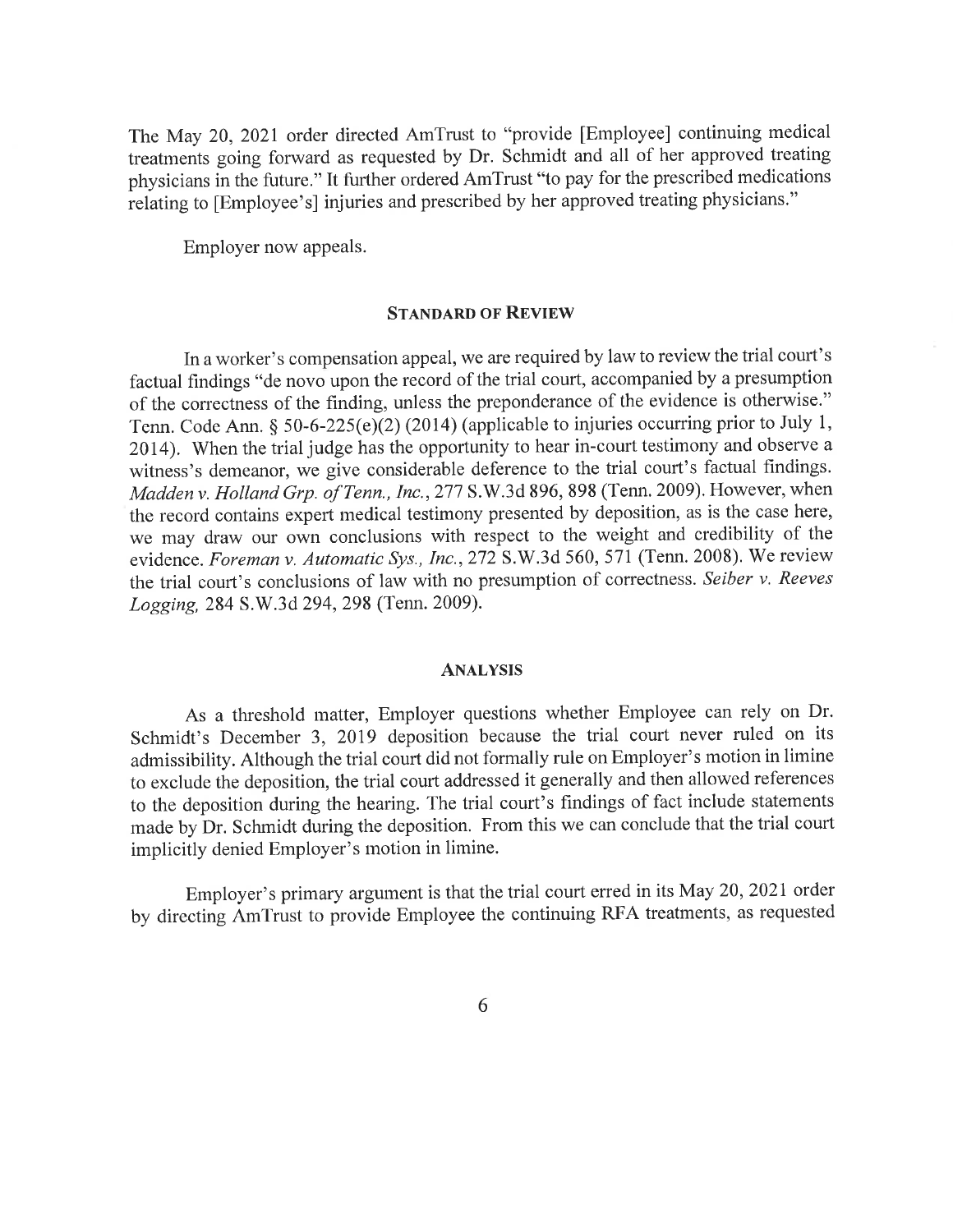by Dr. Schmidt, and the medications prescribed by her approved treating physicians. It argues further that the trial court erred in ordering AmTrust to provide all continuing medical treatments "as requested by Dr. Schmidt and all of her approved treating physicians in the future." We consider these in turn.

Tennessee's workers' compensation statutes require employers to "furnish free of charge to the employee such medical care and treatment made reasonably necessary" by a work injury. Tenn. Code Ann. § 50-6-204(a)(1)(A) (2014) (applicable to injuries occurring prior to July 1, 2014). Courts must presume treatments furnished by a designated physician are necessary and the charges reasonable. Russell v. Genesco, Inc., 651 S.W.2d 206, <sup>211</sup> (Tenn. 1983). However, employers may use the utilization review process to evaluate whether a physician's chosen course of treatment is necessary, appropriate, and efficient. See Tenn. Code Ann. §§ 50-6-102(20) (defining utilization review); 50-6-124 (establishing utilization review process); Kilgore v. NHC Healthcare, 134 S.W.3d 153, 157 (Tenn. 2004) (stating "utilization review provides a mechanism for employers to review and evaluate the costs, reasonableness, and necessity of medical services provided to employees in workers' compensation cases"). When trial courts hear motions to compel medical treatment arising out of a denial of care by utilization review, they must consider the evidence and make <sup>a</sup> de novo decision about whether the proposed treatment is reasonably necessary. Shelton v. Joseph Constr. Co., No. W2014-01743-SC-R3-WC, 2015 WL 3509283, at \*6 (Tenn. Workers' Comp. Panel June 3, 2015).

In this appeal, Employer asserts the utilization review decisions sufficiently rebutted the statutory presumption that the RFA treatments and medications ordered for Employee are reasonably necessary.<sup>2</sup> In support, Employer relies on Walker v. G. UB.MK Constructors, No. E2015-00346-SC-R3-WC, 2016 WL 2343177 (Tenn. Workers' Comp. Panel May 2, 2016). In Walker, the trial court denied the employee's motion to compel treatment. The trial court ruled that the affidavit by the non-treating physician in the utilization review appeal was sufficient to rebut the presumption that the treatment ordered

<sup>&</sup>lt;sup>2</sup> Employer also argues the presumption should not apply because Dr. Schmidt did not provide testimony specifically on the disputed treatment. This argument is meritless. Dr. Schmidt's deposition testimony addressed the continuing RFA treatments, both lumbar and cervical. In any event, Dr. Schmidt ordered the treatment at issue, and he is Employee's authorized treating physician, so by statute the treatment is presumed reasonably necessary. As to the medications, contrary to Employer's assertion, Employee does not bear the initial burden of introducing evidence of the medical necessity of medications prescribed by her approved treating physicians.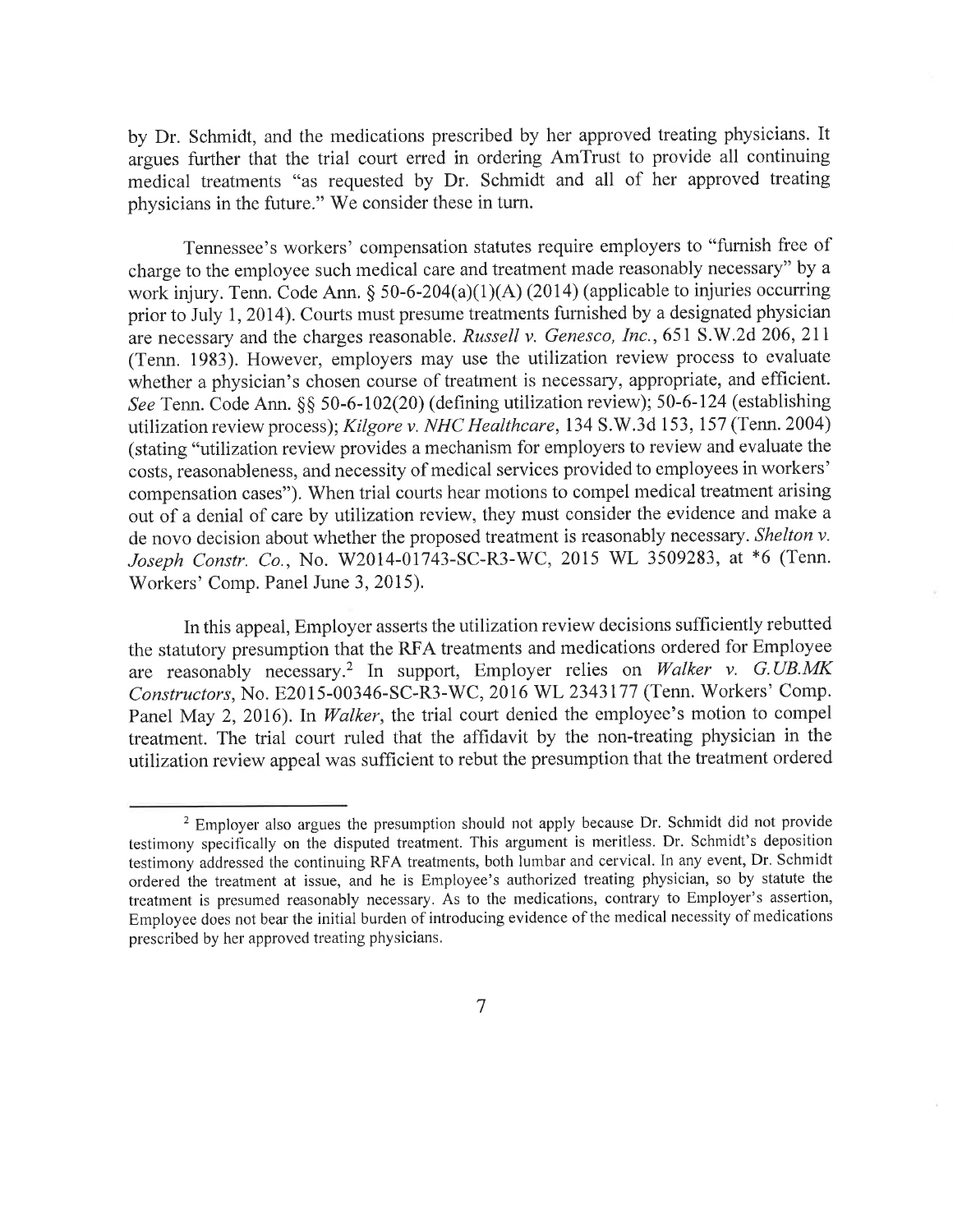by the treating physician was reasonable and necessary. Id., 2016 WL 2343177, at \*6. In affirming the trial court's judgment, the Panel in Walker noted the conclusions made during the utilization review process were supported by detailed findings. Id.

This case is in a different procedural posture than Walker. Here, unlike Walker, the trial court granted Employee's motion to compel medical treatment. It accredited Employee's testimony about the ordered RFA treatments, both lumbar and cervical, and about the medications. Based on this testimony, the evidence does not preponderate against the trial court's findings.

As noted above, we can reach our own conclusions about the documentary evidence. We consider first the evidence on the utilization review cited by Employer.

In agreeing with the utilization review decision to deny the left cervical RFA, the Medical Director said that, according to the records, the previous right side RFA treatment was not successful. Regarding Cyclobenzaprine, the Medical Director observed that the guidelines do not support long-term use of this medication. Importantly, however, the utilization review decision for Cyclobenzaprine notes that the Medical Director was not furnished with Employee's complete medical record.

At the trial court hearing on Employee's motion to compel medical treatment, Employer submitted no evidence regarding utilization review of any prescribed medications other than Cyclobenzaprine. As the trial court noted, the physicians who reviewed the records and made the utilization review decisions had neither seen nor spoken with Employee.

In contrast with Walker, the opinion of the Medical Director in this case was not submitted by affidavit, nor was it supported by detailed findings. Moreover, Employee's authorized treating physician, Dr. Schmidt, testified that Employee has always done better than average; the RFA treatments lasted more than six months and controlled pain more than fifty percent.

The utilization review cited by Employer addressed a request made in June 2020 for <sup>a</sup>left cervical RFA treatment. The basis for the Medical Director's assertion that the previous right side RFA was unsuccessful appears to be based on the short period of time since Employee's May 2020 RFA treatment. However, by October 2020, when Dr.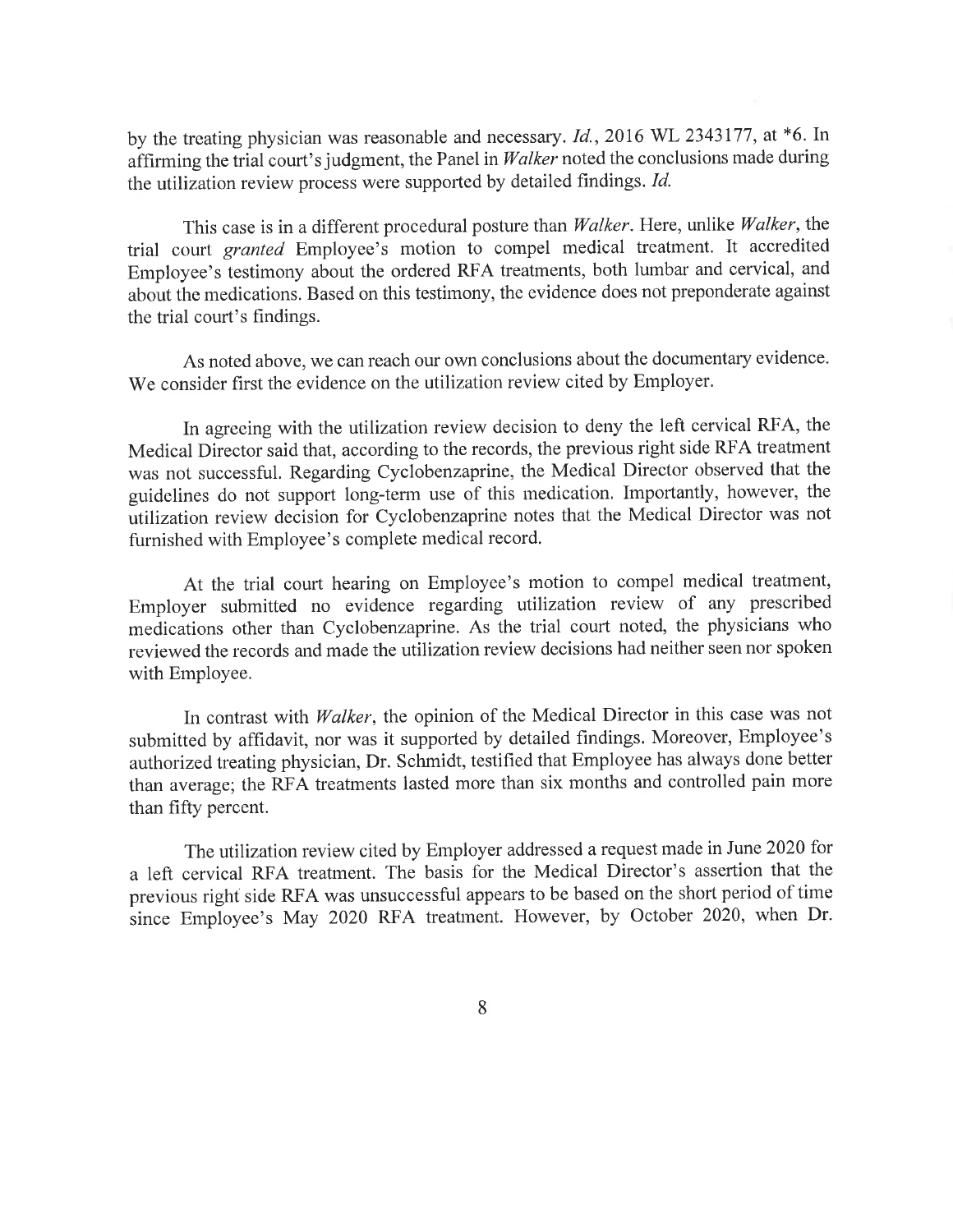Schmidt recommended the cervical RFA treatment at issue, more than six months had passed since the May 2020 treatrnent, and that treatment was for Employee's low back/hips. Based on these considerations, we conclude that Employer did not rebut the statutory presumption that the RFA treatment and medications ordered by Employee's authorized treating physician are reasonably necessary.

Next, Employer contends Employee failed to provide evidence of the causal link between the requested medical treatment and her work injury. Employer relies on Young v. Sugar Hollow Properties, LLC, No. E2017-00981-SC-R3-WC, 2018 WL <sup>2357772</sup> (Tenn. Workers' Comp. Panel May 24, 2018). In Young, the Panel held: "[I]n a hearing to compel medical benefits, the employee cannot rest on the allegations of her motion. She must offer evidence to support her claim that the requested medical treatment was causally related to her compensable injury." Id., 2018 WL 2357772, at \*4.

This argument is without merit. In this case, Employee has been receiving the RFA treatments and rnedications since shortly after the injury occurred, under the supervision of Employee's authorized treating physicians. Under similar circumstances, the Panel in Kennedy v. Lakeway Auto Sales, Inc., No. E2010-02422-WC-R3-WC, 2011 WL 10857724, at \*4 (Tenn. Workers' Comp. Panel Aug. 30, 2011), distinguished cases where the employee was required to present expert testimony to prove the future medical treatment was causally related to the work injury. In any event, Dr. Schmidt indicated in his deposition that the continuing RFA treatments, both lumbar and cervical, are related to Employee's May 2014 work injury. This evidence established the causal connection.

Finally, Employer argues that the trial court erred in ordering it to provide Employee medical benefits as requested by "all of her approved treating physicians in the future" without consideration to whether the benefits are reasonably necessary and causally related to her work injury. We agree. By law, Employee is entitled to reasonably necessary and causally related future medical benefits, as recognized in the trial court's April 5, <sup>2016</sup> order approving settlement of the workers' compensation claim. However, trial courts cannot predetermine that future treatments satisfy these foundational requirements.

Carter v. Shoney's Inc., 845 S.W.2d 740 (Tenn. 1992), is instructive. In Carter, the employer appealed the trial court's grant of a motion to compel medical treatment. The employer questioned the trial court's statutory authority to order, in effect, chiropractic care for the employee for the rernainder of her life. Id. at 741. Giving proper effect to the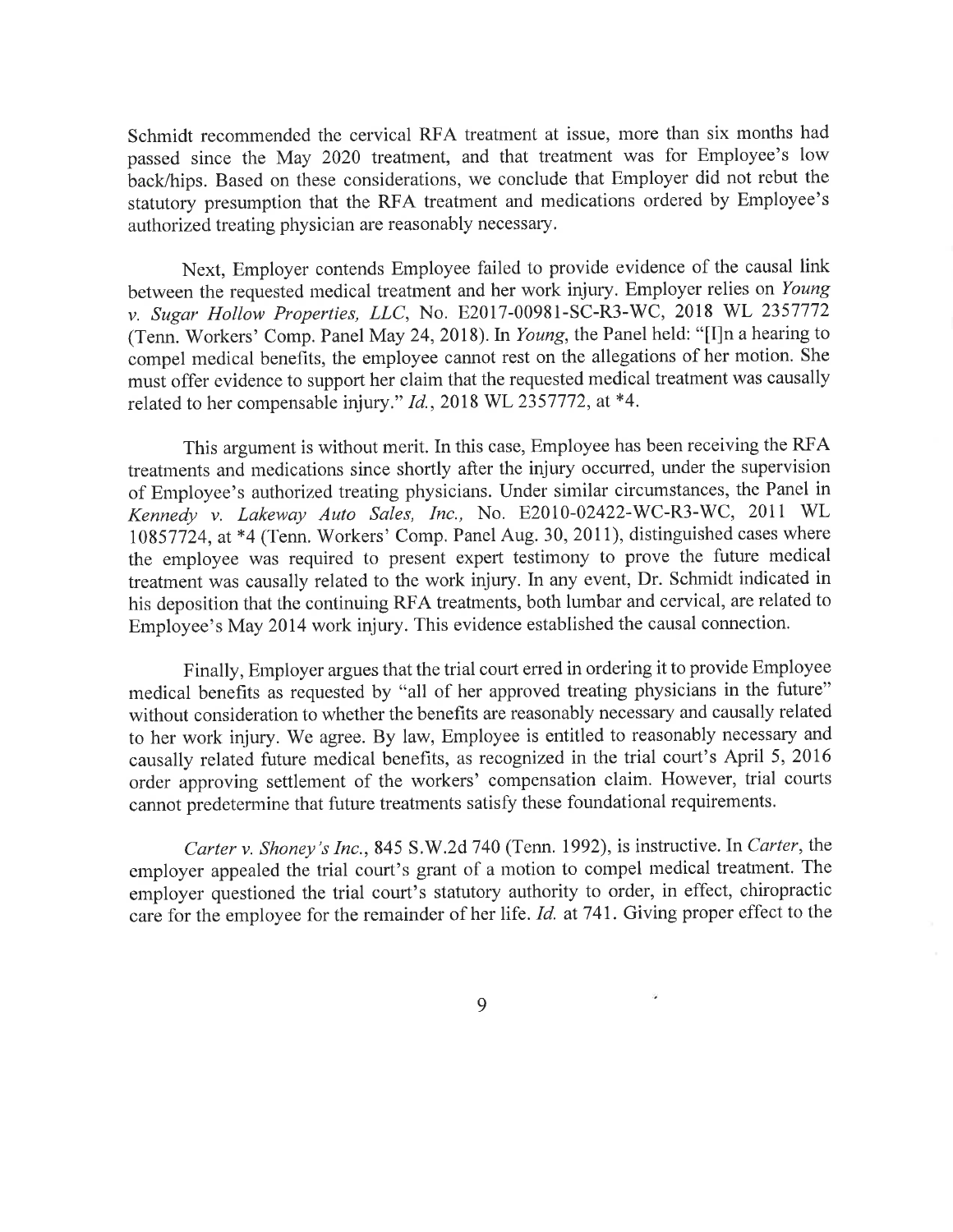workers' compensation laws regarding future medical benefits, the Court modified the judgment "to provide that the employer must provide future, free reasonably necessary medical, including chiropractic, treatment for the adjudicated injury to the employee." Id. at 744.

We note as well that the trial court's order in this case could be seen as limiting to Employee, to the extent it refers to "continuing medical treatments" as ongoing RFA treatment and medications. Trial courts do not have authority to prescribe the exact future treatments employers must provide. See Kennedy, 2011 WL 10857724, at \*4. The Panel in Kennedy observed that the judgment granting the motion to compel medical treatment in that case, as written, could have been seen as limiting the employee's future treatment to pain management, even if complications arose that required some other course of treatment. For this reason, the Panel modified the judgment "to require the employer to provide all reasonably necessary medical treatment, which may include pain management." Id., 2011 WL 10857724, at \*5.

Consistent with Carter and Kennedy, we modify the trial court's judgment in this case to require Employer to provide Employee future, free reasonably necessary medical treatment, which may include the continuing treatment requested by Dr. Schmidt, for her May 2014 work injury.<sup>3</sup> In all other respects, we affirm the trial court's judgment granting the motion to compel medical treatment.

<sup>&</sup>lt;sup>3</sup> We recognize that the trial court's order may have been an effort to prevent Employer from misusing the workers' compensation laws in the future to unfairly make Employee litigate each and every requested medical treatment. If Employer engages in such conduct, the trial court may utilize, pursuant to court rules, other means to compel good faith compliance with the settlement, such as attorney fees and sanctions.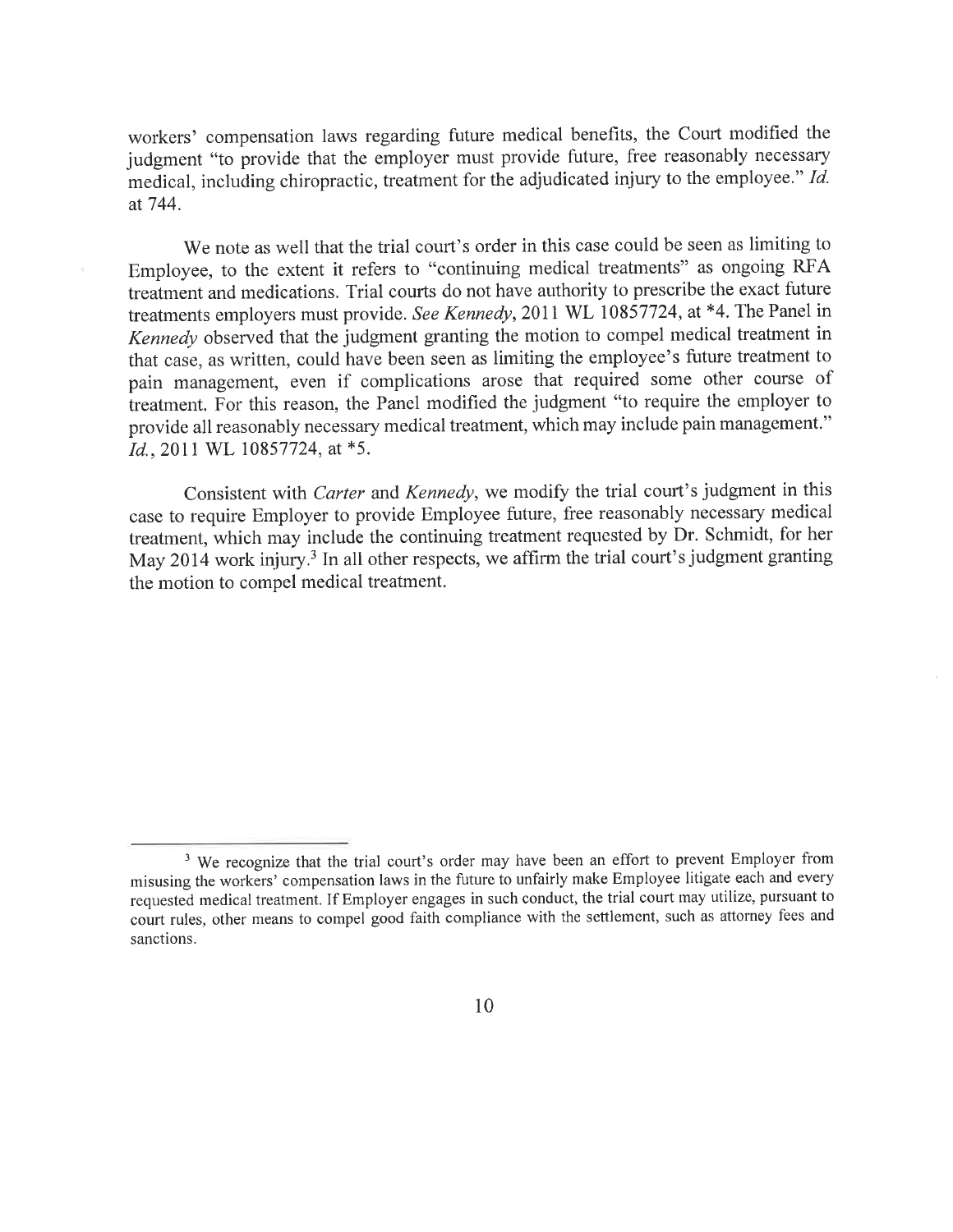## **CONCLUSION**

The judgment of the trial court is modified, as set forth above, and otherwise affirmed. Costs on appeal are taxed against Law Offices of Jeffrey A. Garrety, P.C., and its surety, for which execution may issue if necessary.

HOLLY KIRBY, JUSTICE